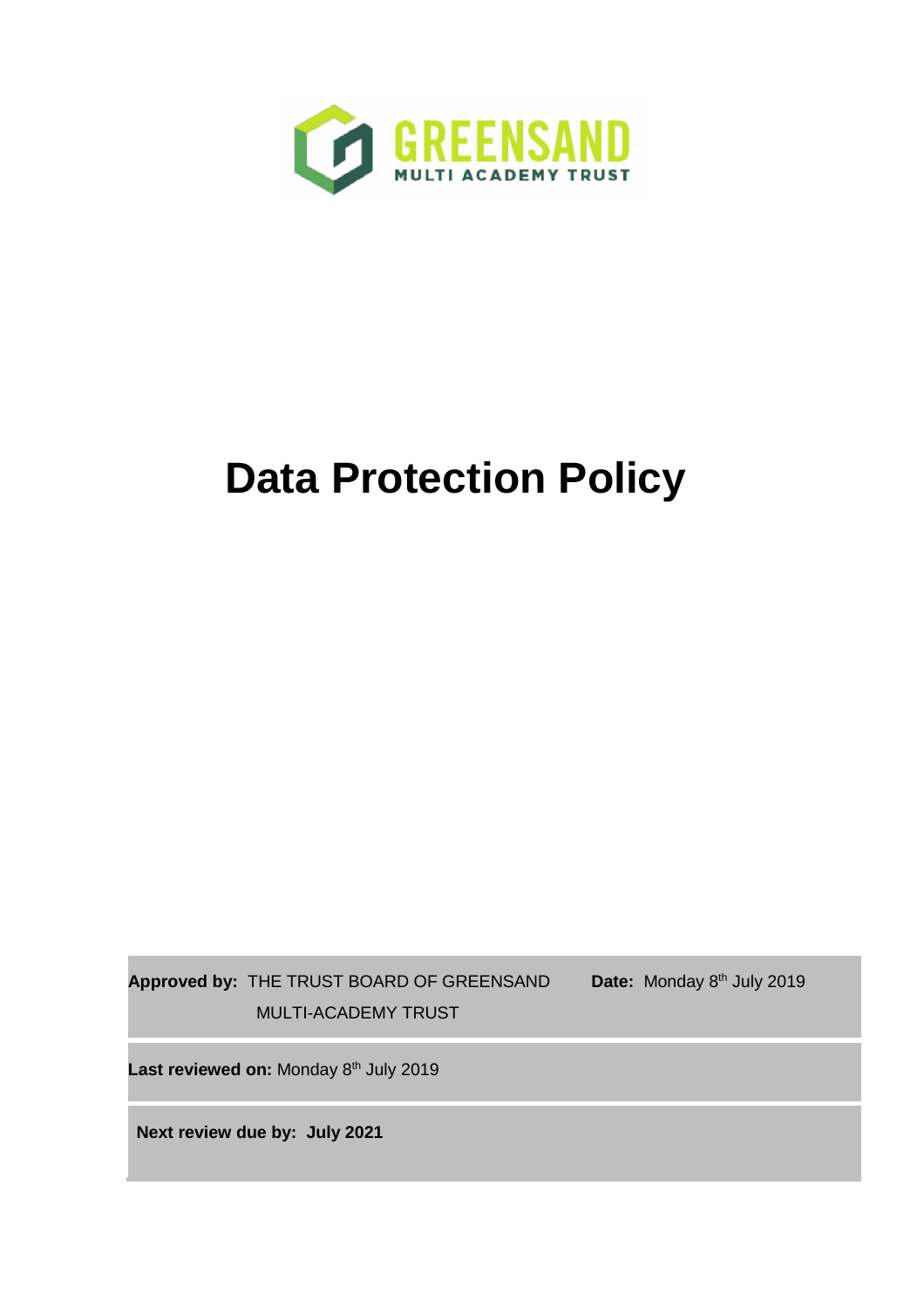# **Contents**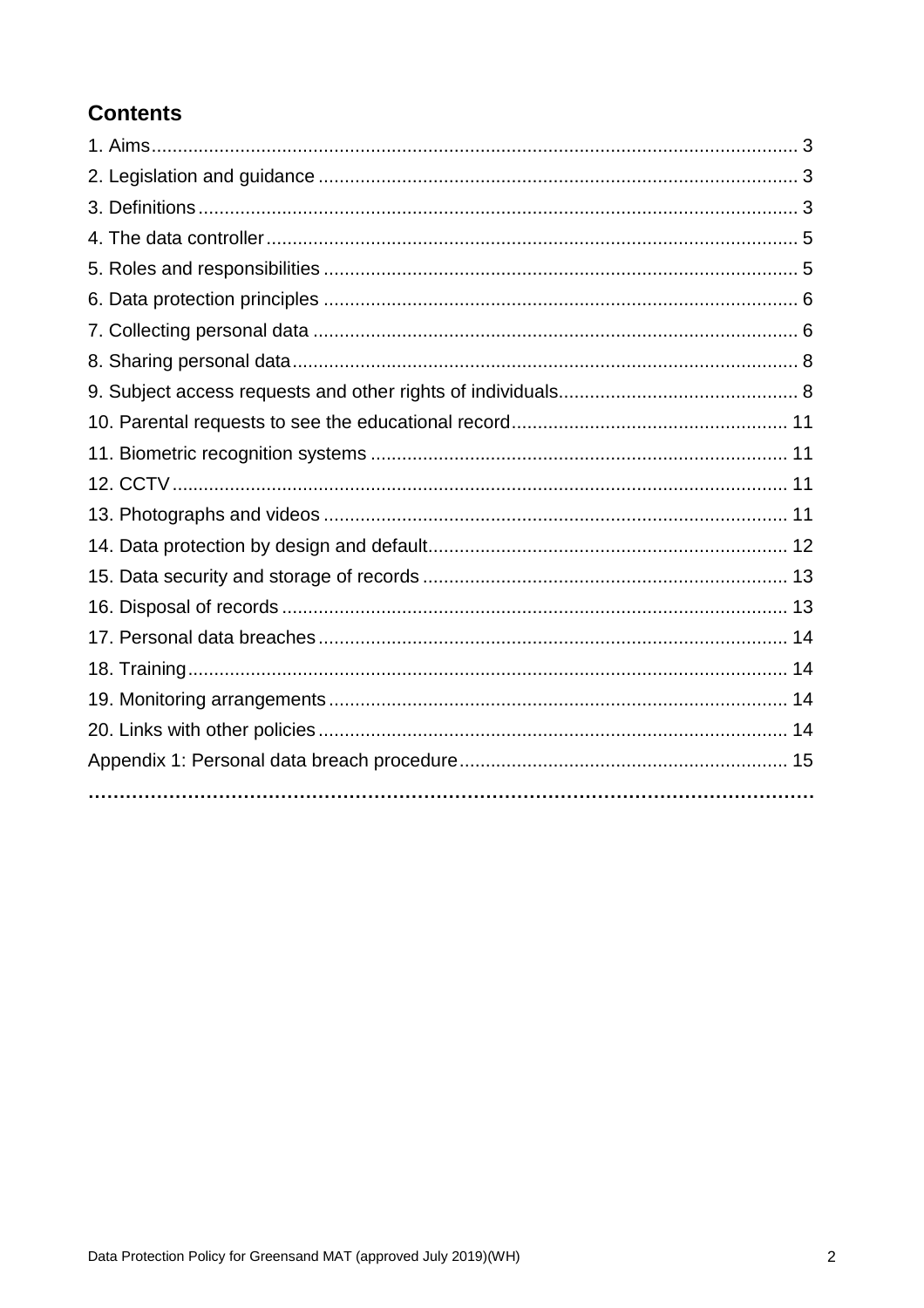# **Data Protection Policy**

## **1. Aims**

Greensand Multi-Academy Trust and its schools aim to ensure that all personal data collected about staff, pupils, parents, Governors, Trustees, Members, visitors and other individuals is collected, stored and processed in accordance with the [General Data](http://data.consilium.europa.eu/doc/document/ST-5419-2016-INIT/en/pdf)  [Protection Regulation \(EU\) 2016/679 \(GDPR\)](http://data.consilium.europa.eu/doc/document/ST-5419-2016-INIT/en/pdf) and the [Data Protection Act 2018 \(DPA](http://www.legislation.gov.uk/ukpga/2018/12/contents/enacted)  [2018\).](http://www.legislation.gov.uk/ukpga/2018/12/contents/enacted)

This policy applies to all personal data, regardless of whether it is in paper or electronic format.

## **2. Legislation and guidance**

This policy meets the requirements of the GDPR and the DPA 2018. It is based on guidance published by the Information Commissioner's Office (ICO) on the [GDPR.](https://ico.org.uk/for-organisations/guide-to-the-general-data-protection-regulation-gdpr/)

It meets the requirements of the [Protection of Freedoms Act 2012](https://www.legislation.gov.uk/ukpga/2012/9/part/1/chapter/2) when referring to our use of biometric data.

It also reflects the ICO's [code of practice](https://ico.org.uk/media/for-organisations/documents/1542/cctv-code-of-practice.pdf) for the use of surveillance cameras and personal information.

In addition, this policy complies with regulation 5 of the Education (Pupil Information) [\(England\) Regulations 2005,](http://www.legislation.gov.uk/uksi/2005/1437/regulation/5/made) which gives parents the right of access to their child's educational record.

This policy also complies with our Funding Agreement and Articles of Association.

## **3. Definitions**

| <b>Term</b>          | <b>Definition</b>                                                                                                                                                                                                                                                                                                                                                                                                            |
|----------------------|------------------------------------------------------------------------------------------------------------------------------------------------------------------------------------------------------------------------------------------------------------------------------------------------------------------------------------------------------------------------------------------------------------------------------|
| <b>Personal data</b> | Any information relating to an identified,<br>or identifiable, living individual.<br>This may include the individual's:<br>• Name (including initials)<br>Identification number<br>$\bullet$<br>Location data<br>Online identifier, such as a<br>$\bullet$<br>username<br>It may also include factors specific to the<br>individual's physical, physiological,<br>genetic, mental, economic, cultural or<br>social identity. |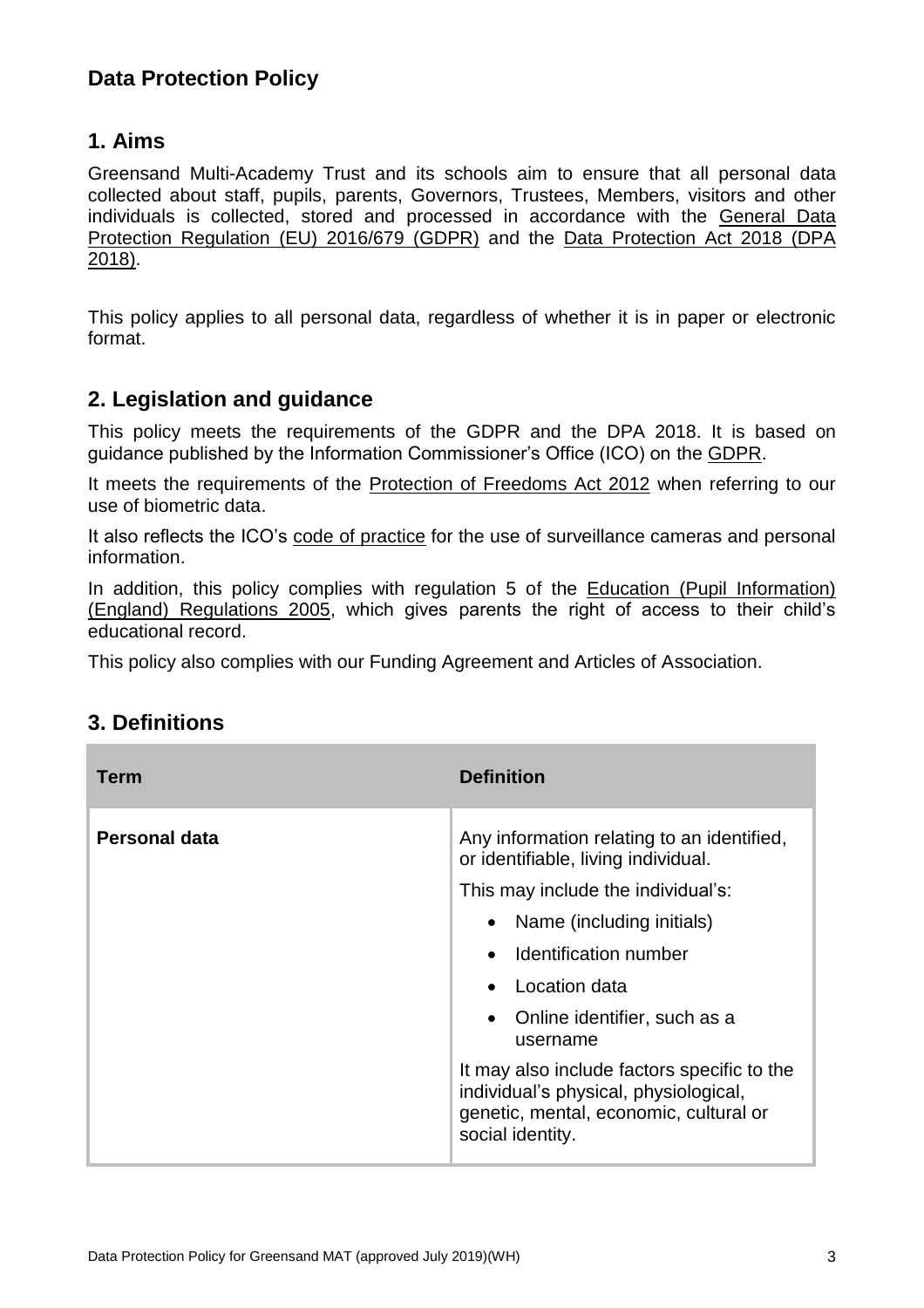| Special categories of personal data | Personal data which is more sensitive<br>and so needs more protection, including<br>information about an individual's:<br>Racial or ethnic origin<br>$\bullet$<br>Political opinions<br>Religious or philosophical beliefs<br>Trade union membership<br>Genetics<br>Biometrics (such as fingerprints,<br>retina and iris patterns), where<br>used for identification purposes<br>Health – physical or mental<br>Sex life or sexual orientation |
|-------------------------------------|------------------------------------------------------------------------------------------------------------------------------------------------------------------------------------------------------------------------------------------------------------------------------------------------------------------------------------------------------------------------------------------------------------------------------------------------|
| <b>Processing</b>                   | Anything done to personal data, such as<br>collecting, recording, organising,<br>structuring, storing, adapting, altering,<br>retrieving, using, disseminating, erasing<br>or destroying.<br>Processing can be automated or manual.                                                                                                                                                                                                            |
| Data subject                        | The identified or identifiable individual<br>whose personal data is held or<br>processed.                                                                                                                                                                                                                                                                                                                                                      |
| Data controller                     | A person or organisation that determines<br>the purposes and the means of<br>processing of personal data.                                                                                                                                                                                                                                                                                                                                      |
| Data processor                      | A person or other body, other than an<br>employee of the data controller, who<br>processes personal data on behalf of the<br>data controller.                                                                                                                                                                                                                                                                                                  |
| Personal data breach                | A breach of security leading to the<br>accidental or unlawful destruction, loss,<br>alteration, unauthorised disclosure of, or<br>access to personal data.                                                                                                                                                                                                                                                                                     |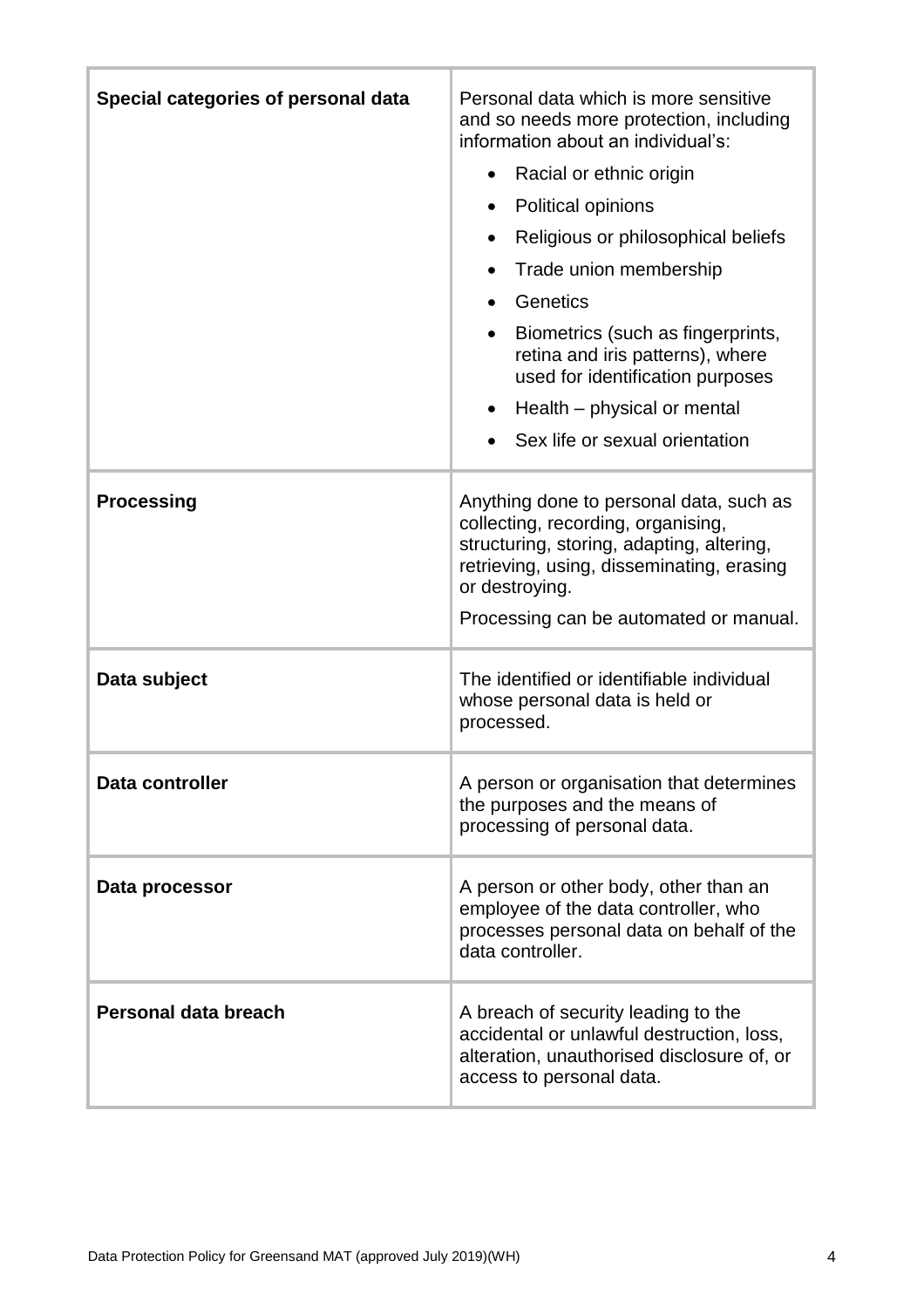# **4. The data controller**

The Trust processes personal data relating to parents, pupils, staff, Governors, Trustees, Members, visitors and others, and therefore is a data controller.

The Trust is registered as a data controller with the ICO and will pay its data protection fee as legally required.

## **5. Roles and responsibilities**

This policy applies to **all staff** employed by and all volunteers volunteering for the Trust, and to external organisations or individuals working on its behalf. Staff who do not comply with this policy may face disciplinary action.

#### **5.1 Trust Board**

The Trust Board has overall responsibility for ensuring that our member schools comply with all relevant data protection obligations.

#### **5.2 Data Protection Leads**

Each school within the Trust will have an appointed Data Protection Lead (DPL). The DPL will handle the day-to-day data protection matters for their respective school and regularly report any data protection issues, at minimum once per term, to the Trust's Data Protection Officer.

#### **5.3 Data Protection Officer**

The Data Protection Officer (DPO) is responsible for overseeing the implementation of this Policy, monitoring compliance with data protection law within the Trust, and developing related policies and guidelines where applicable for the Trust.

They will provide an annual report of their activities directly to the Trust Board and, where relevant, report to the Board their advice and recommendations on member school data protection issues.

The DPO is also the first point of contact for individuals whose data the Trust processes, and for the ICO.

Full details of the DPO's responsibilities are set out in their job description.

**The Trust's DPO is Wendy Hill who is contactable via [bursar@reigate](mailto:bursar@reigate-school.surrey.sch.uk)[school.surrey.sch.uk.](mailto:bursar@reigate-school.surrey.sch.uk)**

#### **5.4 Executive Principal**

The Executive Principal acts as the representative of the data controller (namely the Trust) on a day-to-day basis.

#### **5.5 All staff**

Staff are responsible for:

- Collecting, storing and processing any personal data in accordance with this policy
- Informing the school of any changes to their personal data, such as a change of address
- Contacting the DPO in the following circumstances: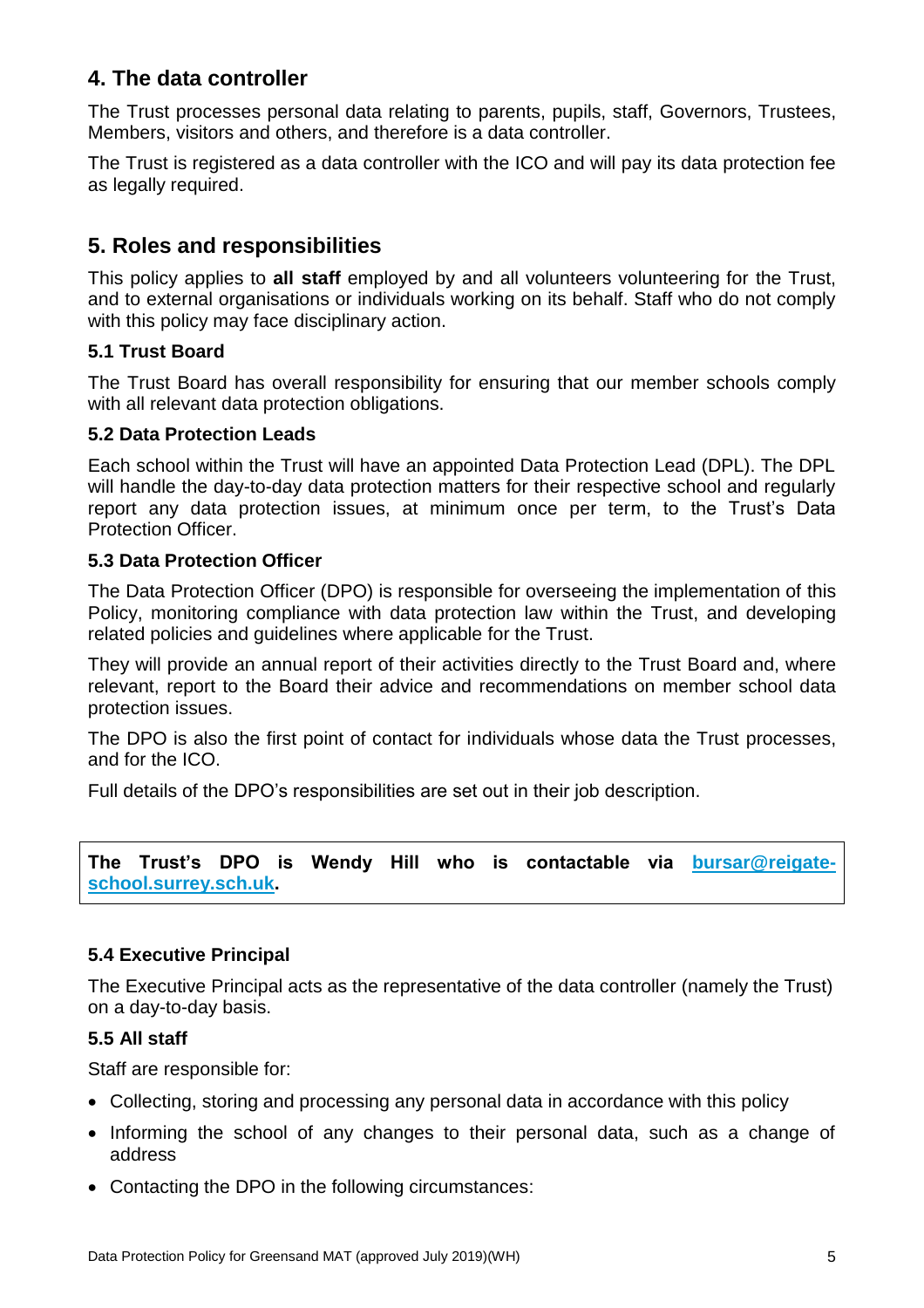- o With any questions about the operation of this policy, data protection law, retaining personal data or keeping personal data secure;
- $\circ$  If they have any concerns that this policy is not being followed;
- o If they are unsure whether or not they have a lawful basis to use personal data in a particular way;
- o If they need to rely on or capture consent, draft a privacy notice, deal with data protection rights invoked by an individual, or transfer personal data outside the European Economic Area;
- $\circ$  If there has been a data breach;
- o Whenever they are engaging in a new activity that may affect the privacy rights of individuals;
- $\circ$  If they need help with any contracts or sharing personal data with third parties.

## **6. Data protection principles**

The GDPR is based on data protection principles that our Trust and the schools within it must comply with.

The principles say that personal data must be:

- Processed lawfully, fairly and in a transparent manner;
- Collected for specified, explicit and legitimate purposes;
- Adequate, relevant and limited to what is necessary to fulfil the purposes for which it is processed;
- Accurate and, where necessary, kept up-to-date;
- Kept for no longer than is necessary for the purposes for which it is processed;
- Processed in a way that ensures it is appropriately secure.

This Policy sets out how the Trust and its schools aim to comply with these principles.

## **7. Collecting personal data**

#### **7.1 Lawfulness, fairness and transparency**

We will only process personal data where we have one of 6 'lawful bases' (legal reasons) to do so under data protection law:

- The data needs to be processed so that the Trust/school can **fulfil a contract** with the individual, or the individual has asked the Trust/school to take specific steps before entering into a contract
- The data needs to be processed so that the Trust can **comply with a legal obligation**
- The data needs to be processed to ensure the **vital interests** of the individual or another person i.e. to protect someone's life
- The data needs to be processed so that the Trust, as a public authority, **can perform a task in the public interest or exercise its official authority**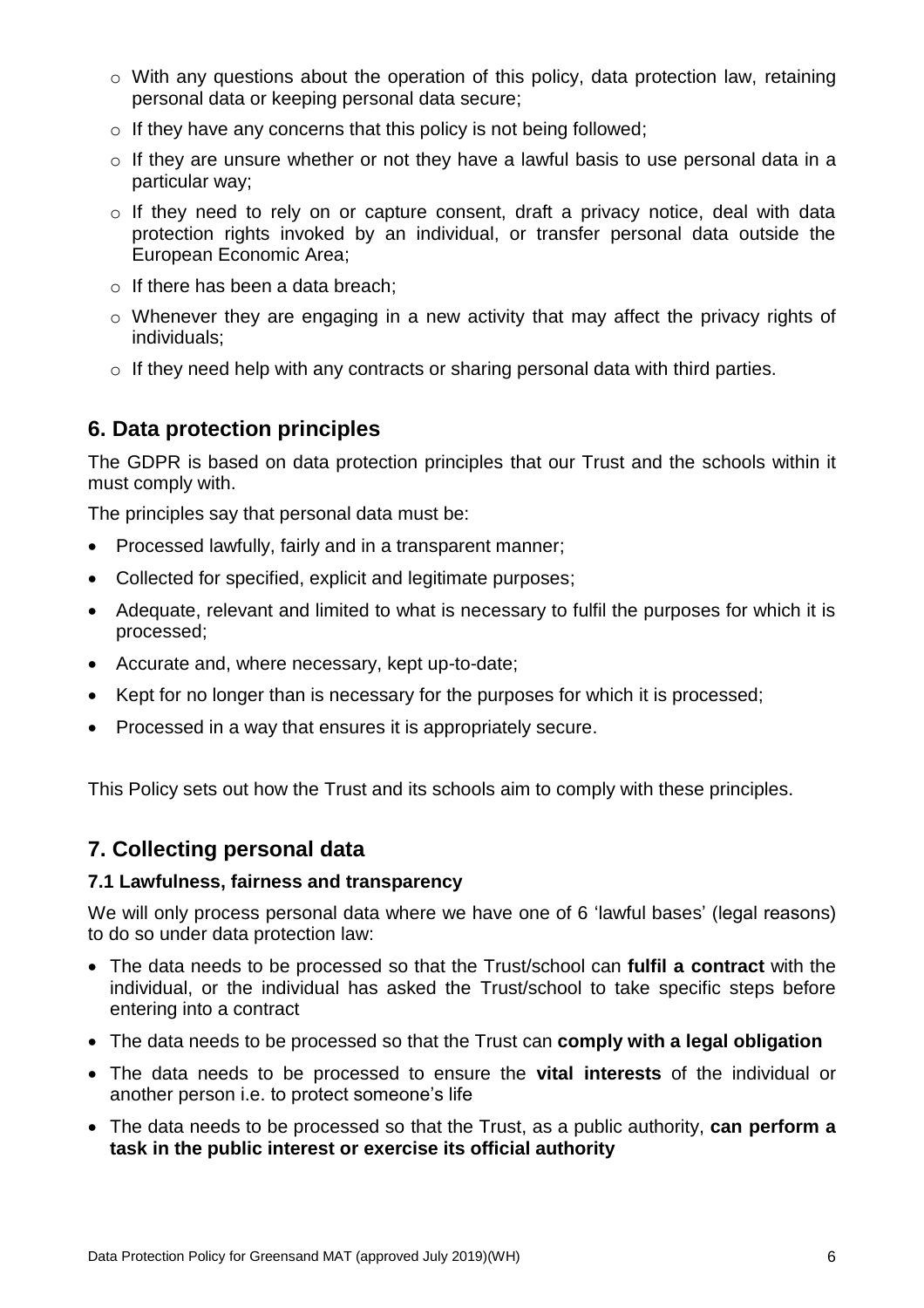- The data needs to be processed for the **legitimate interests** of the Trust/school (where the processing is not for any tasks the Trust/school performs as a public authority) or a third party, provided the individual's rights and freedoms are not overridden
- The individual (or their parent/carer when appropriate in the case of a pupil) has freely given clear **consent**

For special categories of personal data, we will also meet one of the special category conditions for processing under the data protection law:

- The individual (or their parent/carer when appropriate in the case of a pupil) has given **explicit consent**
- The data needs to be processed to perform or exercise obligations or rights in relation to **employment, social security or social protection law**
- The data needs to be processed to ensure the **vital interests** of the individual or another person, where the individual is physically or legally incapable of giving consent
- The data has already been made **manifestly public** by the individual
- The data needs to be processed for the establishment, exercise or defence of **legal claims**
- The data needs to be processed for reasons of **substantial public interest** as defined in legislation
- The data needs to be processed for **health or social care purposes**, and the processing is done by, or under the direction of, a health or social work professional or by any other person obliged to confidentiality under law
- The data needs to be processed for **public health reasons**, and the processing is done by, or under the direction of, a health professional or by any other person obliged to confidentiality under law
- The data needs to be processed for **archiving purposes**, scientific or historical research purposes, or statistical purposes, and the processing is in the public interest

For criminal offence data, we will meet both a lawful basis and a condition set out under data protection law. Conditions include:

- The individual (or their parent/carer when appropriate in the case of a pupil) has given **consent**
- The data needs to be processed to ensure the **vital interests** of the individual or another person, where the individual is physically or legally incapable of giving consent
- The data has already been made **manifestly public** by the individual
- The data needs to be processed for or in connection with legal proceedings, to obtain legal advice, or for the establishment, exercise or defence of **legal rights**
- The data needs to be processed for reasons of **substantial public interest** as defined in legislation

Whenever we first collect personal data directly from individuals, we will provide them with the relevant information required by data protection law.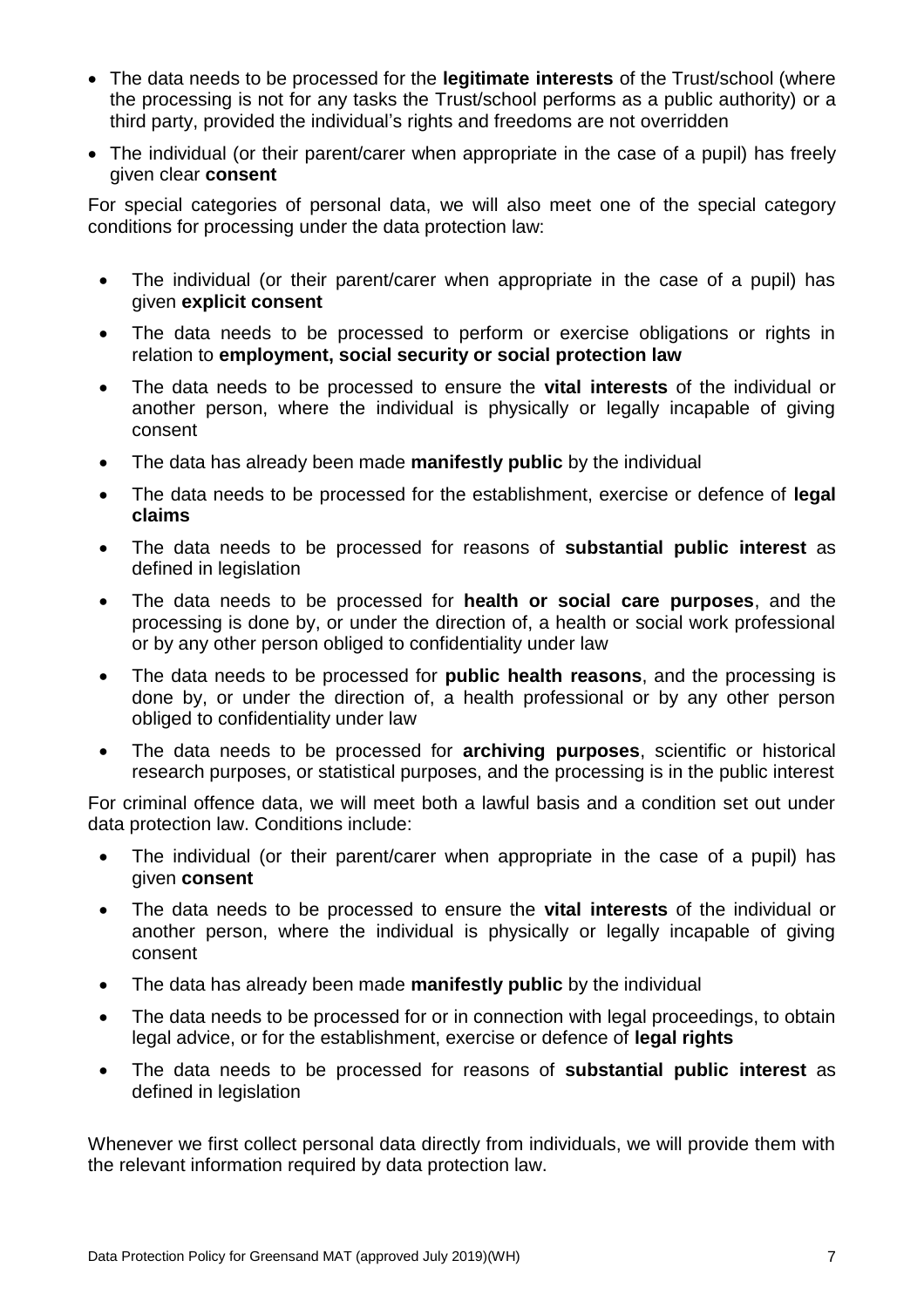We will always consider the fairness of our data processing. We will ensure we do not handle personal data in ways that individuals would not reasonably expect, or use personal data in ways which have unjustified adverse effects on them.

#### **7.2 Limitation, minimisation and accuracy**

We will only collect personal data for specified, explicit and legitimate reasons. We will explain these reasons to the individuals when we first collect their data.

If we want to use personal data for reasons other than those given when we first obtained it, we will inform the individuals concerned before we do so, and seek consent where necessary.

Staff must only process personal data where it is necessary in order to do their jobs.

We will keep data accurate and, where necessary, up-to-date. Inaccurate data will be rectified or erased when appropriate.

In addition, when staff no longer need the personal data they hold, they must ensure it is deleted or anonymised. This will be done in accordance with the Trust's Data Retention and Destruction Policy.

## **8. Sharing personal data**

We will not normally share personal data with anyone else without consent, but there are certain circumstances where we may be required to do so. These include, but are not limited to, situations where:

- There is an issue with a pupil or parent/carer that puts the safety of our staff at risk
- We need to liaise with other agencies we will seek consent as necessary before doing this
- Our suppliers or contractors need data to enable us to provide services to our staff, pupils or Governors, Trustees or Members – for example, IT companies, or course providers. When doing this, we will:
	- o Only appoint suppliers or contractors which can provide sufficient guarantees that they comply with data protection law;
	- o Establish a contract with the supplier or contractor to ensure the fair and lawful processing of any personal data we share;
	- o Only share data that the supplier or contractor needs to carry out their service.

We will also share personal data with law enforcement and government bodies where we are legally required to do so.

We may also share personal data with emergency services and local authorities to help them to respond to an emergency situation that affects any of our pupils or staff.

In the unlikely event that we are required to transfer personal data internationally, we will do so in accordance with data protection law.

## **9. Subject access requests and other rights of individuals**

#### **9.1 Subject access requests**

Individuals have a right to make a 'subject access request' to gain access to personal information that the Trust or a member school holds about them. This includes: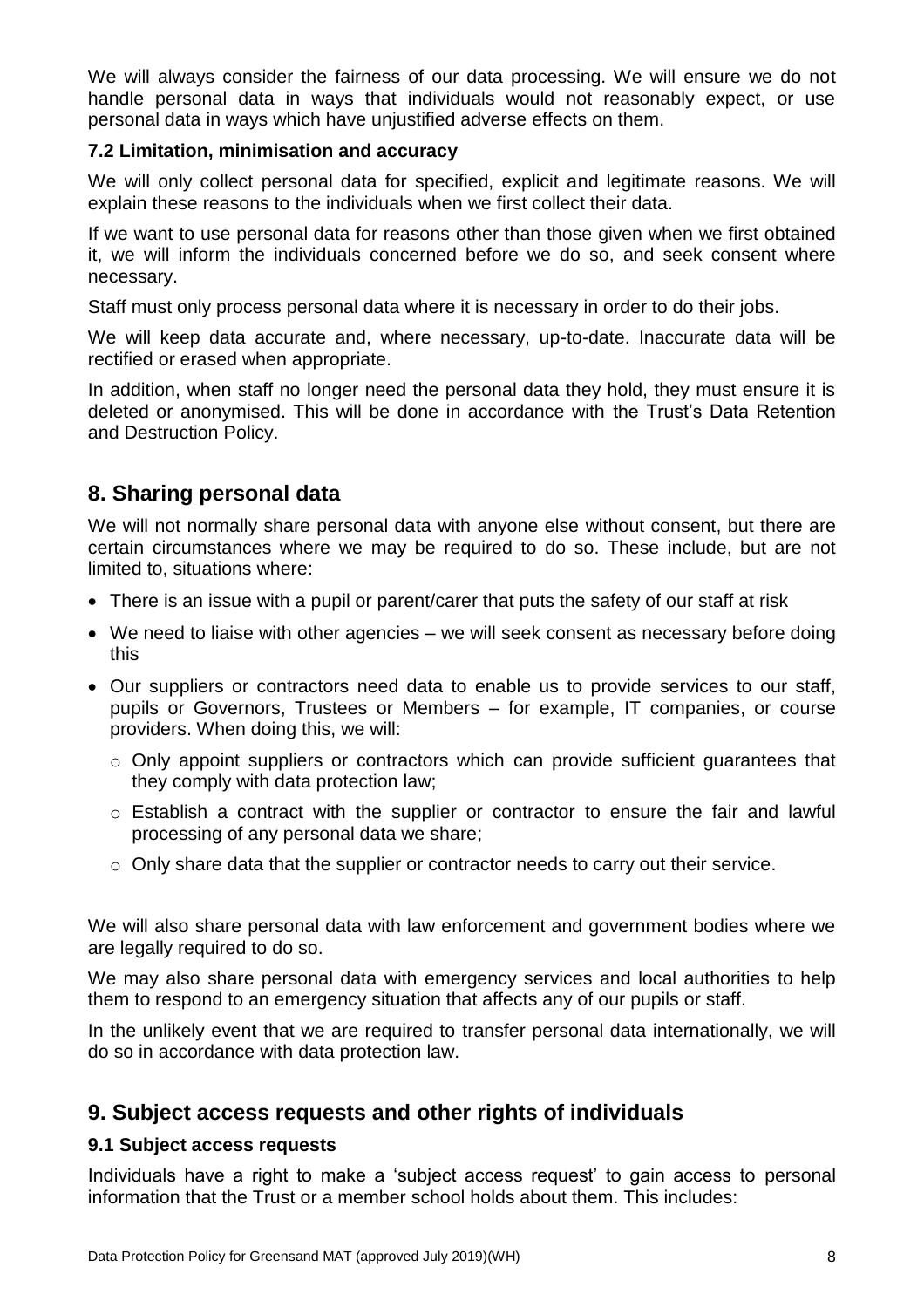- Confirmation that their personal data is being processed
- Access to a copy of the data
- The purposes of the data processing
- The categories of personal data concerned
- Who the data has been, or will be, shared with
- How long the data will be stored for, or if this isn't possible, the criteria used to determine this period
- Where relevant, the existence of the right to request rectification, erasure or restriction, or to object to such processing
- The right to lodge a complaint with the ICO or another supervisory authority
- The source of the data, if not the individual
- Whether any automated decision-making is being applied to their data, and what the significance and consequences of this might be for the individual
- The safeguards provided if the data is being transferred internationally

Subject access requests can be submitted in any form, but we may be able to respond to requests more quickly if they are made in writing and include:

- Name of individual
- Correspondence address
- Contact number and email address
- Details of the information requested

If staff receive a subject access request in any form, they must immediately inform the DPL in their school who will notify and forward the request to the DPO.

#### **9.2 Children and subject access requests**

Personal data about a child belongs to that child, and not the child's parents or carers. For a parent or carer to make a subject access request with respect to their child, the child must either be unable to understand their rights and the implications of a subject access request, or have given their consent.

#### *For Primary Schools within the Trust:*

Children below the age of 12 are generally not regarded to be mature enough to understand their rights and the implications of a subject access request. Therefore, most subject access requests from parents or carers of pupils at our school may be granted without the express permission of the pupil. This is not a rule and a pupil's ability to understand their rights will always be judged on a case-by-case basis.

#### *For Secondary schools within the Trust:*

Children aged 12 and above are generally regarded to be mature enough to understand their rights and the implications of a subject access request. Therefore, most subject access requests from parents or carers of pupils at our school may not be granted without the express permission of the pupil. This is not a rule and a pupil's ability to understand their rights will always be judged on a case-by-case basis.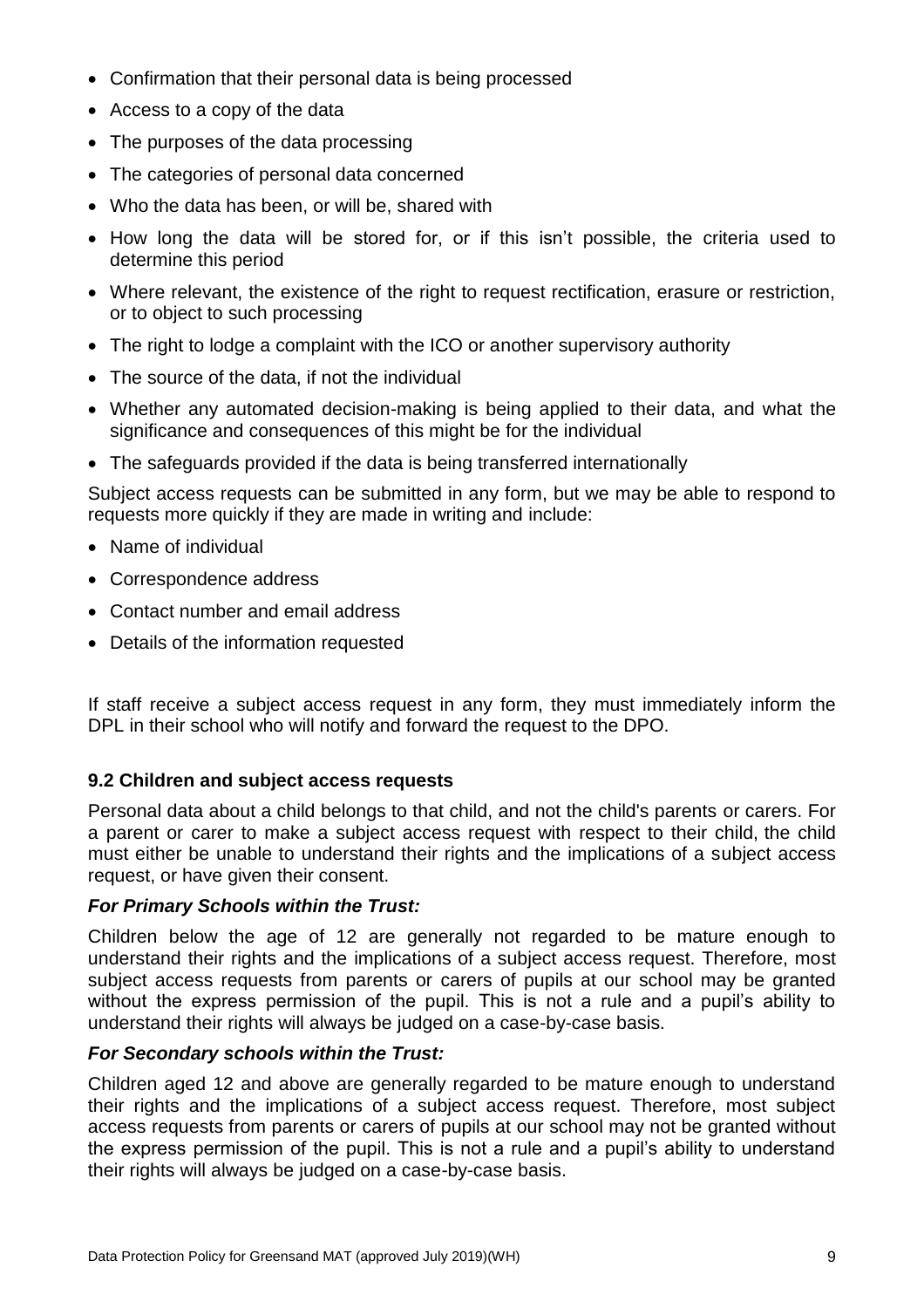#### **9.3 Responding to subject access requests**

When responding to requests, we:

- May ask the individual to provide two forms of identification;
- May contact the individual via phone to confirm the request was made;
- Will respond without delay and within one month of receipt of the request (or receipt of the additional information needed to confirm identity, where relevant);
- Will provide the information free of charge;
- May tell the individual we will comply within three months of receipt of the request, where a request is complex or numerous. We will inform the individual of this within one month, and explain why the extension is necessary.

We may not disclose information for a variety of reasons, such as if it:

- Might cause serious harm to the physical or mental health of the pupil or another individual;
- Would reveal that the child is being or has been abused, or is at risk of abuse, where the disclosure of that information would not be in the child's best interests;
- Would include another person's personal data that we cannot reasonably anonymise, and we do not have the other person's consent and it would be unreasonable to proceed without it;
- Is part of certain sensitive documents, such as those related to crime, immigration, legal proceedings or legal professional privilege, management forecasts, negotiations, confidential references, or exam scripts.

If the request is unfounded or excessive, we may refuse to act on it, or charge a reasonable fee to cover administrative costs. We will take into account whether the request is repetitive in nature when making this decision.

When we refuse a request, we will tell the individual why, and tell them they have the right to complain to the ICO or they can seek to enforce their subject access right through the courts.

#### **9.4 Other data protection rights of the individual**

In addition to the right to make a subject access request (see above), and to receive information when we are collecting their data about how we use and process it (see section 7), individuals also have the right to:

- Withdraw their consent to processing at any time;
- Ask us to rectify, erase or restrict processing of their personal data (in certain circumstances);
- Prevent use of their personal data for direct marketing;
- Object to processing which has been justified on the basis of public interest, official authority or legitimate interests;
- Challenge decisions based solely on automated decision making or profiling (i.e. making decisions or evaluating certain things about an individual based on their personal data with no human involvement);
- Be notified of a data breach (in certain circumstances);
- Make a complaint to the ICO;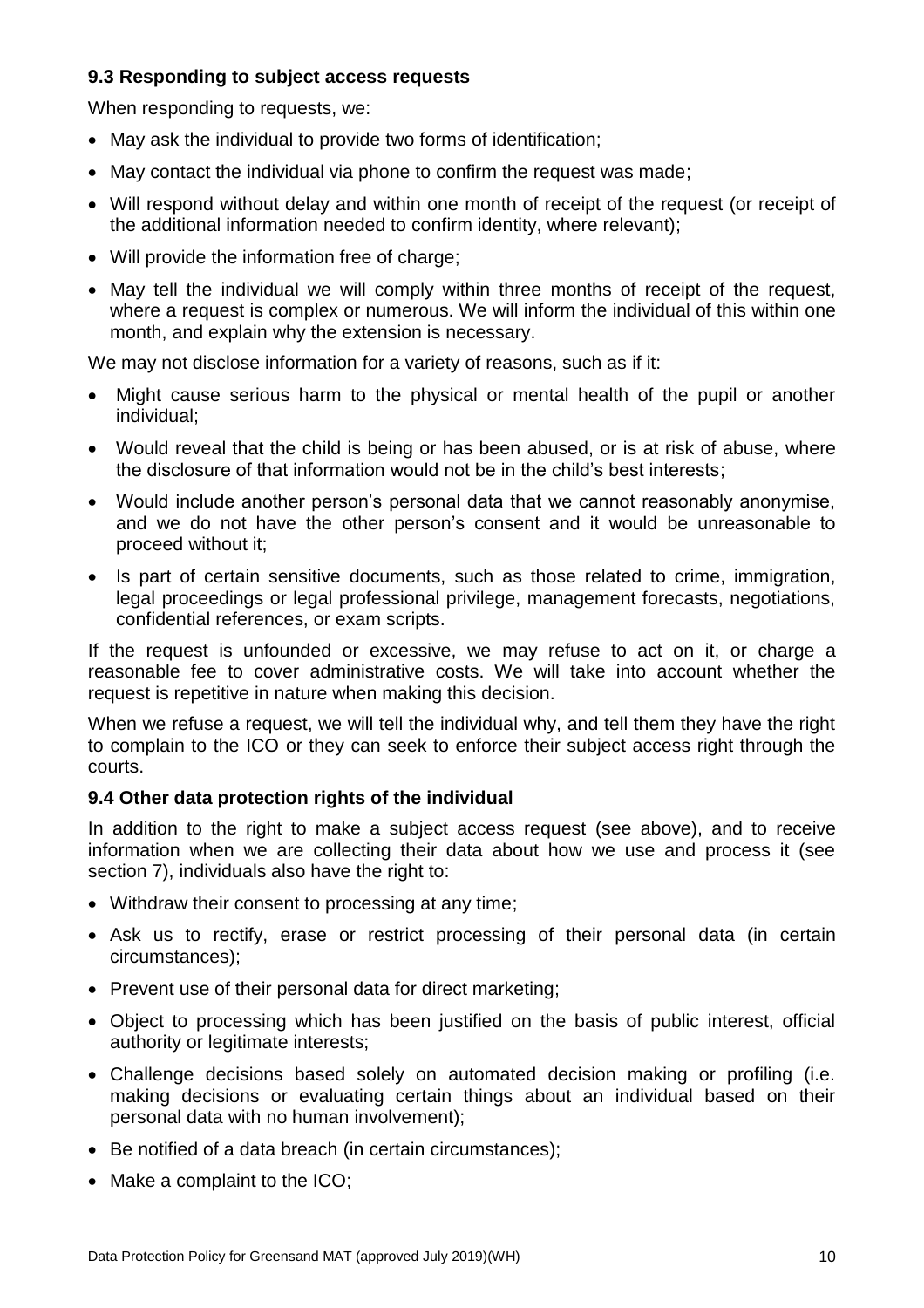• Ask for their personal data to be transferred to a third party in a structured, commonly used and machine-readable format (in certain circumstances).

Individuals should submit any request to exercise these rights to the DPO. If staff receive such a request, they must notify their school's DPL and immediately forward it to the DPO.

## **10. Parental requests to see the educational record**

Where parents wish to see their child's educational record, this should be requested by using the procedure for subject access requests as set out at paragraphs 9.1 and 9.2 of this Policy.

## **11. Biometric recognition systems**

Where we use pupils' biometric data as part of an automated biometric recognition system (for example, pupils use finger prints to receive school dinners instead of paying with cash), we will comply with the requirements of the [Protection of Freedoms Act 2012.](https://www.legislation.gov.uk/ukpga/2012/9/section/26)

Parents/carers will be notified before any biometric recognition system is put in place or before their child first takes part in it. The school will get written consent from at least one parent or carer before we take any biometric data from their child and first process it.

Parents/carers and pupils have the right to choose not to use the school's biometric system(s). We will provide alternative means of accessing the relevant services for those pupils. For example, pupils can pay for school dinners in cash at each transaction if they wish.

Parents/carers and pupils can withdraw consent, at any time, and we will make sure that any relevant data already captured is deleted.

As required by law, if a pupil refuses to participate in, or continue to participate in, the processing of their biometric data, we will not process that data irrespective of any consent given by the pupil's parent(s)/carer(s).

Where staff members or other adults use the school's biometric system(s), we will also obtain their consent before they first take part in it, and provide alternative means of accessing the relevant service if they object. Staff and other adults can also withdraw consent at any time, and the school will delete any relevant data already captured.

# **12. CCTV**

For our member schools that have CCTV, it is used in various locations around those school sites to ensure they remain safe. We will adhere to the ICO's [code of practice](https://ico.org.uk/media/for-organisations/documents/1542/cctv-code-of-practice.pdf) for the use of CCTV.

We do not need to ask individuals' permission to use CCTV, but we make it clear where individuals are being recorded. Security cameras are clearly visible and accompanied by prominent signs explaining that CCTV is in use.

Any enquiries about the CCTV system should be directed to the Trust's Business Director.

# **13. Photographs and videos**

As part of our school activities, we may take photographs and record images of individuals within our schools.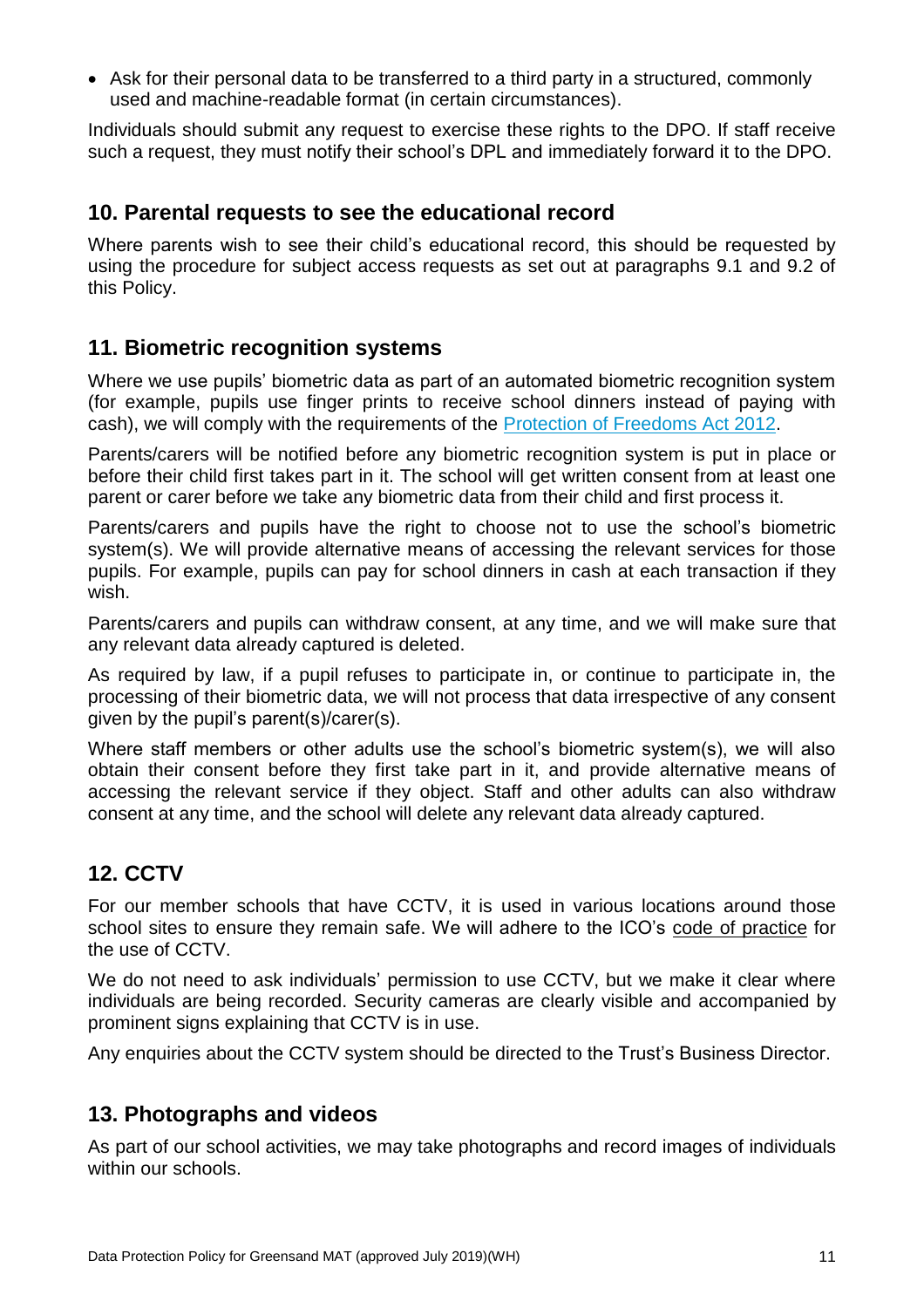#### *For Primary schools within the Trust:*

We will obtain written consent from parents/carers for photographs and videos to be taken of their child for communication, marketing and promotional materials. We will clearly explain how the photograph and/or video will be used to both the parent/carer and pupil.

Any photographs and videos taken by parents/carers at school events for their own personal use are not covered by data protection legislation. However, we will ask that photos or videos with other pupils are not shared publicly on social media for safeguarding reasons, unless all the relevant parents/carers have agreed to this.

#### *For Secondary schools within the Trust:*

We will obtain written consent from parents/carers for photographs and videos to be taken of pupils for communication, marketing and promotional materials.

Where we need parental consent, we will clearly explain how the photograph and/or video will be used to both the parent/carer and pupil. Where we do not need parental consent, we will clearly explain to the pupil how the photograph and/or video will be used.

Any photographs and videos taken by parents/carers at school events for their own personal use are not covered by data protection legislation. However, we will ask that photos or videos with other pupils are not shared publicly on social media for safeguarding reasons, unless all the relevant parents/carers have agreed to this.

Where member schools take photographs and videos, uses may include:

- Within school on notice boards and in school magazines, brochures, newsletters, etc.;
- Outside of school by external agencies such as the school photographer, newspapers, campaigns;
- Online on the Trust or member schools' website or social media pages.

Consent can be refused or withdrawn at any time. If consent is withdrawn, we will delete the photograph or video and not distribute it further.

When using photographs and videos in this way, we will not accompany them with any other personal information about the child, to ensure they cannot be identified.

See the Child Protection and Safeguarding Policy/Photography Policy/other relevant policies in force at the relevant member school for more information on their use of photographs and videos.

## **14. Data protection by design and default**

We will put measures in place to show that we have integrated data protection into all of our data processing activities, including:

- Appointing a suitably qualified DPO, and ensuring they have the necessary resources to fulfil their duties and maintain their expert knowledge;
- Only processing personal data that is necessary for each specific purpose of processing, and always in line with the data protection principles set out in relevant data protection law (see section 6);
- Completing data protection and impact assessments where the Trust's/school's processing of personal data presents a high risk to rights and freedoms of individuals, and when introducing new technologies (the DPO will advise on this process);
- Integrating data protection into internal documents including this Policy, any related policies and privacy notices;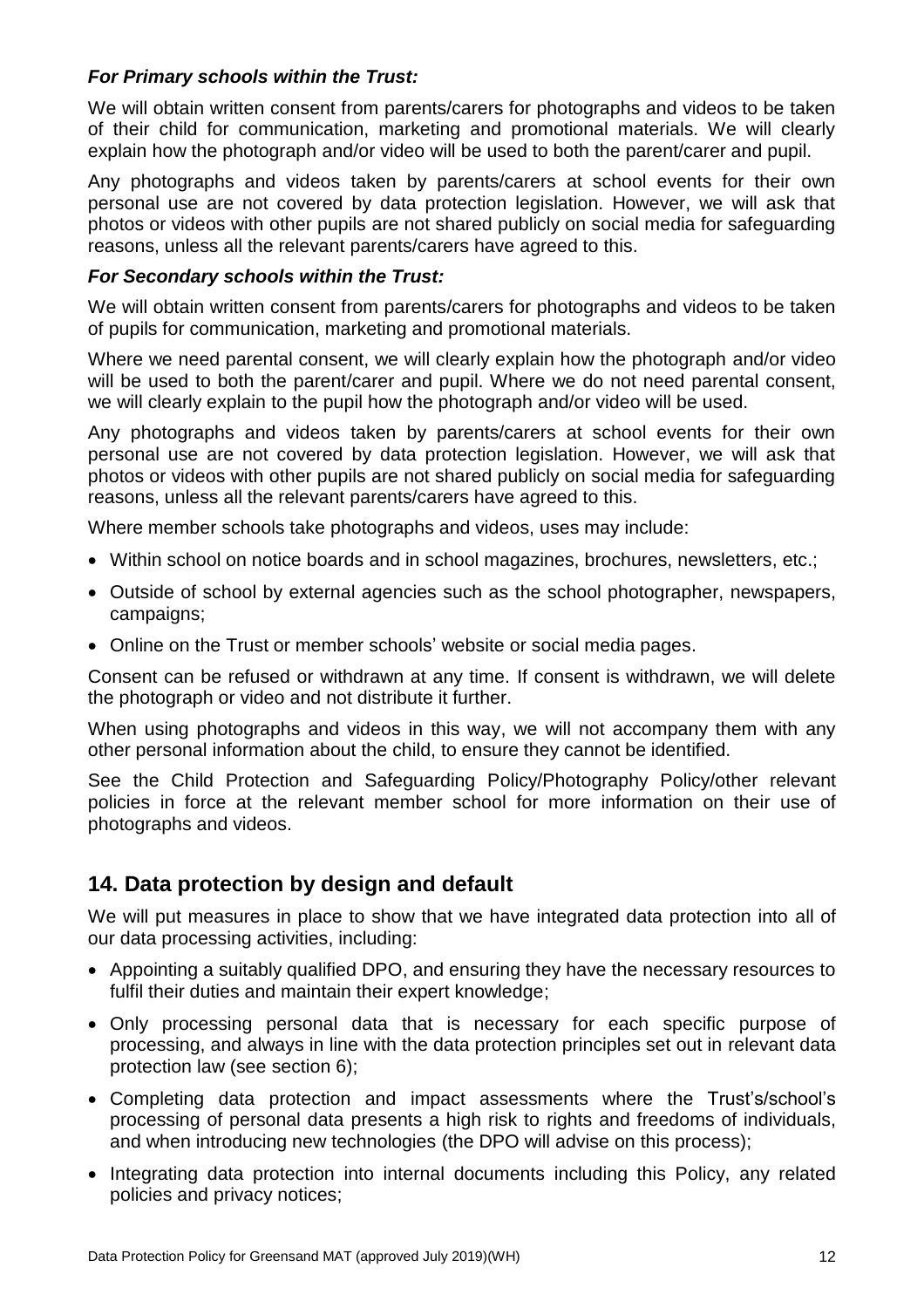- Regularly training members of staff on data protection law, this Policy, any related policies and any other data protection matters; we will also keep a record of attendance;
- Regularly conducting reviews and audits to test our privacy measures and make sure we are compliant;
- Appropriate safeguards being put in place if we transfer any personal data outside of the European Economic Area (EEA), where different data protection laws will apply;
- Maintaining records of our processing activities, including:
	- o For the benefit of data subjects, making available the name and contact details of our Trust's DPO and each member school's DPL and all information we are required to share about how we use and process their personal data (via our privacy notices);
	- o For all personal data that we hold, maintaining an internal record of the type of data, type of data subject, how and why we are using the data, any third-party recipients, any transfers outside of the EEA and the safeguards for those, retention periods and how we are keeping the data secure.

## **15. Data security and storage of records**

We will protect personal data and keep it safe from unauthorised or unlawful access, alteration, processing or disclosure, and against accidental or unlawful loss, destruction or damage.

In particular:

- Paper-based records and portable electronic devices, such as laptops and hard drives that contain personal data are kept under lock and key when not in use;
- Papers containing confidential personal data must not be left on office and classroom desks, on staffroom tables, or left anywhere else where there is general access;
- Where personal information needs to be taken off site, staff must sign it in and out from the school office;
- Passwords that are at least 10 characters long containing letters and numbers are used to access school computers, laptops and other electronic devices. Staff and pupils are reminded that they should not re-use passwords from other sites;
- Encryption software is used to protect all portable devices and removable media, such as laptops and USB devices;
- Staff, pupils, Governors, Trustees or Members who store personal information on their personal devices are expected to follow the same security procedures as for schoolowned equipment. (Please see individual member schools' websites for the relevant linked policies).
- Where we need to share personal data with a third party, we carry out due diligence and take reasonable steps to ensure it is stored securely and adequately protected (see section 8).

## **16. Disposal of records**

Personal data that is no longer needed will be disposed of securely. Personal data that has become inaccurate or out of date will also be disposed of securely, where we cannot or do not need to rectify or update it. Disposal of records will be undertaken in accordance with the Trust's Data Retention & Destruction Policy.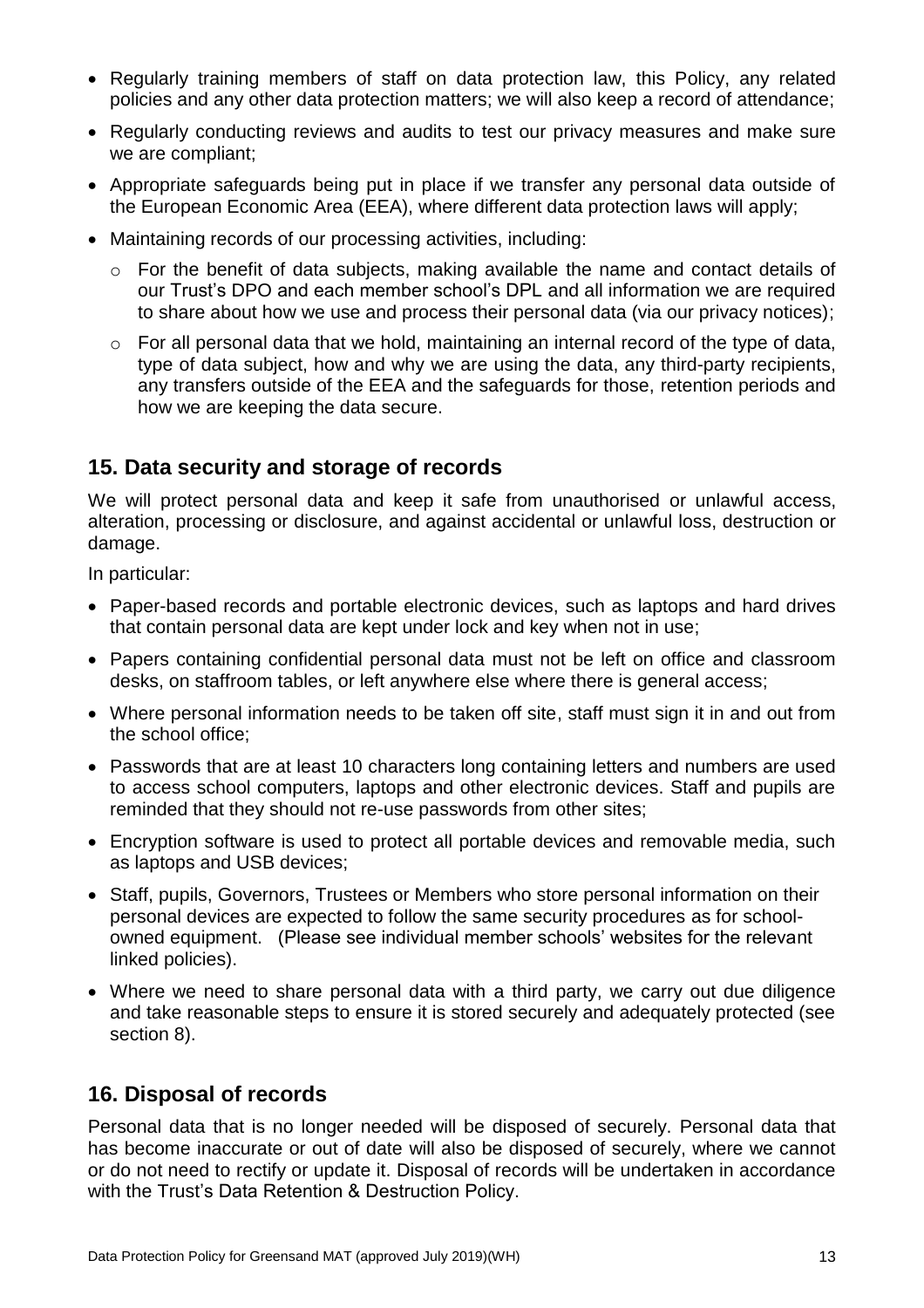For example, we will shred or incinerate paper-based records, and overwrite or delete electronic files. We may also use a third party to safely dispose of records on a member school's behalf. If we do so, we will require the third party to provide sufficient guarantees that it complies with data protection law.

# **17. Personal data breaches**

Both the Trust and the member schools will make all reasonable endeavours to ensure that there are no personal data breaches.

In the unlikely event of a suspected data breach, we will follow the procedure set out in Appendix 1.

When appropriate, we will report the data breach to the ICO within 72 hours after becoming aware of it. Such breaches in a school context may include, but are not limited to:

- A non-anonymised dataset being published on the school website which shows the exam results of pupils eligible for the pupil premium;
- Safeguarding information being made available to an unauthorised person;
- The theft of a school laptop containing non-encrypted personal data about pupils.

# **18. Training**

All staff are provided with data protection training as part of their induction process.

Data protection will also form part of continuing professional development, where changes to legislation, guidance or the Trust's/schools' processes make it necessary.

# **19. Monitoring arrangements**

The DPO is responsible for monitoring and reviewing this Policy.

This Policy will be reviewed **every two years** and shared across the Trust.

# **20. Links with other policies**

This Data Protection Policy is linked to our:

- Safeguarding & Child Protection Policies (at school level)
- Data Retention & Destruction Policy, and to the
- Freedom of information publication scheme

Please also see individual member schools' websites for their linked policies.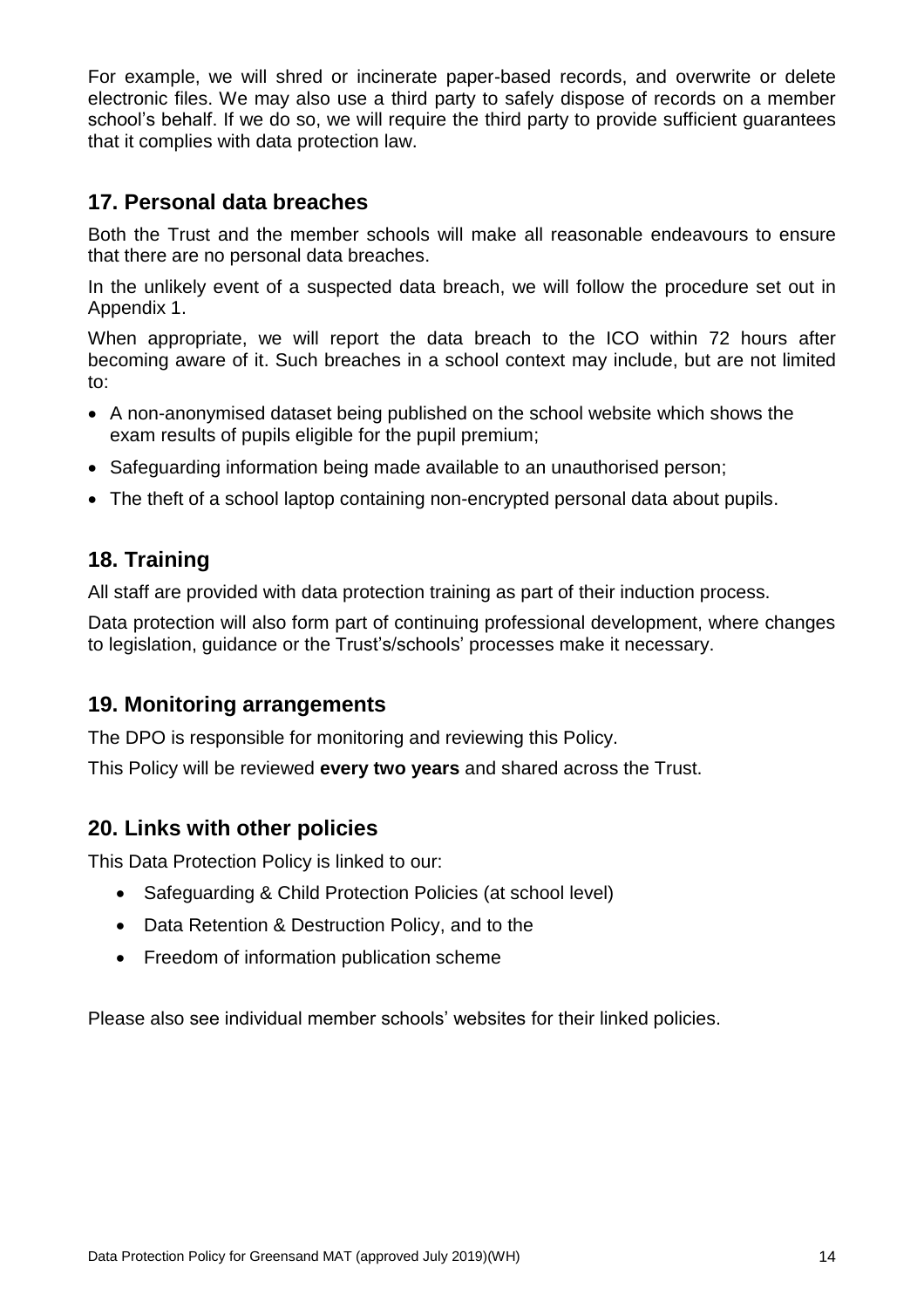# **Appendix 1: Personal data breach procedure**

This procedure is based on [guidance on personal data breaches](https://ico.org.uk/for-organisations/guide-to-the-general-data-protection-regulation-gdpr/personal-data-breaches/) produced by the ICO.

- On finding or causing a breach, or potential breach, the staff member, volunteer or data processor must immediately notify their school's DPL who, in turn, must immediately notify the Trust's DPO.
- The DPO will investigate the report, and determine whether a breach has occurred. To decide, the DPO will consider whether personal data has been accidentally or unlawfully:
	- o Lost
	- o Stolen
	- o Destroyed
	- o Altered
	- o Disclosed or made available where it should not have been
	- o Made available to unauthorised people
- The DPO will alert the Executive Principal to the Trust and the relevant headteacher and the chair of governors
- The DPO will make all reasonable efforts to contain and minimise the impact of the breach, assisted by relevant staff members or data processors where necessary. (Actions relevant to specific data types are set out at the end of this procedure)
- The DPO will assess the potential consequences, based on how serious they are, and how likely they are to happen
- The DPO will work out whether the breach must be reported to the ICO. This must be judged on a case-by-case basis. To decide, the DPO will consider whether the breach is likely to negatively affect people's rights and freedoms, and cause them any physical, material or non-material damage (e.g. emotional distress), including through:
	- o Loss of control over their data
	- o Discrimination
	- o Identify theft or fraud
	- o Financial loss
	- o Unauthorised reversal of pseudonymisation (for example, key-coding)
	- o Damage to reputation
	- o Loss of confidentiality
	- o Any other significant economic or social disadvantage to the individual(s) concerned

If it's likely that there will be a risk to people's rights and freedoms, the DPO must notify the ICO.

- The DPO will document the decision (either way), in case it is challenged at a later date by the ICO or an individual affected by the breach. Documented decisions are stored online and in paper copy by the DPO.
- Where the ICO must be notified, the DPO will do this via the 'report a breach' page of [the ICO website](https://ico.org.uk/for-organisations/report-a-breach/) within 72 hours. As required, the DPO will set out: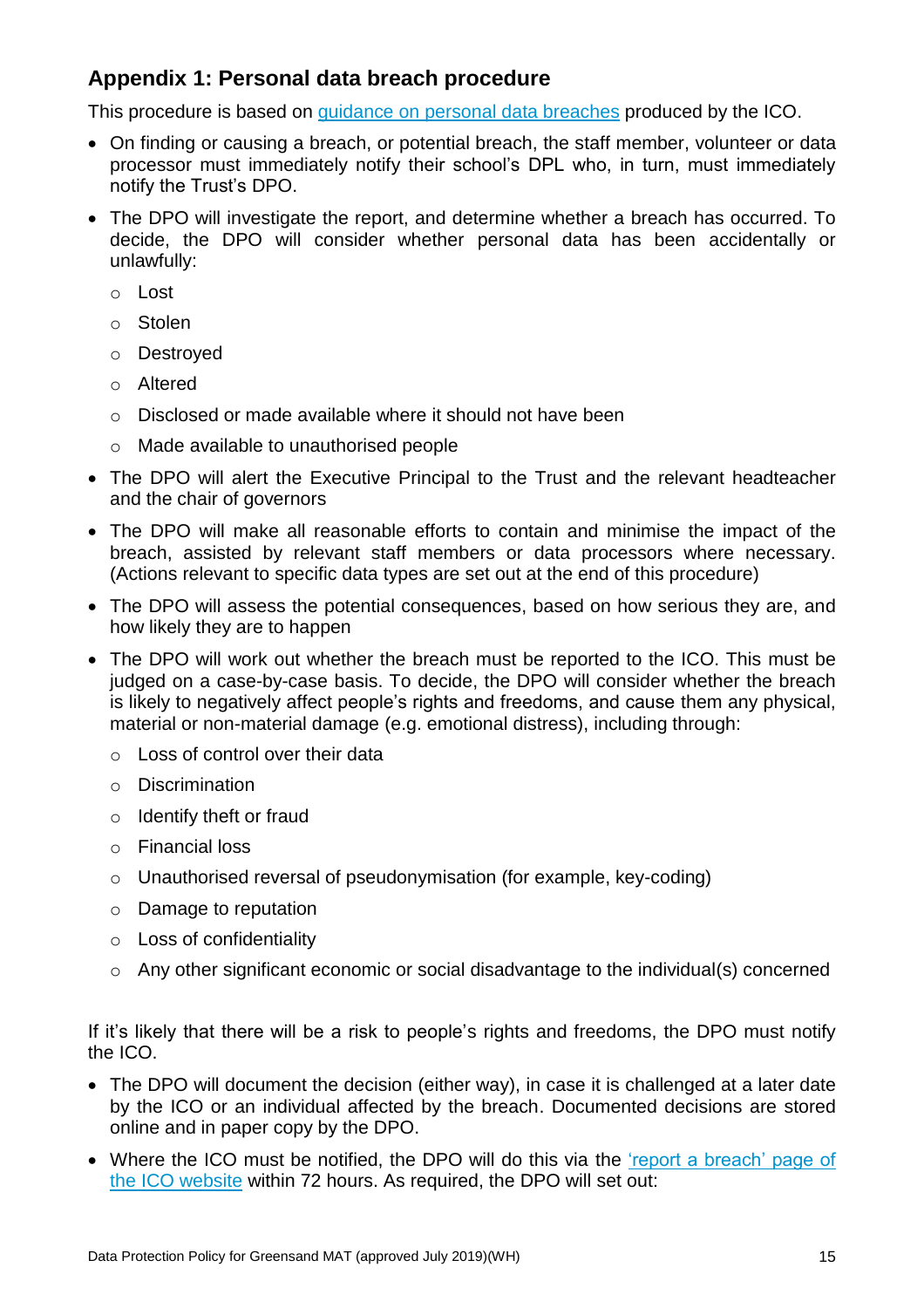- o A description of the nature of the personal data breach including, where possible:
	- The categories and approximate number of individuals concerned
	- The categories and approximate number of personal data records concerned
- o The name and contact details of the DPO
- $\circ$  A description of the likely consequences of the personal data breach
- o A description of the measures that have been, or will be taken, to deal with the breach and mitigate any possible adverse effects on the individual(s) concerned
- If all the above details are not yet known, the DPO will report as much as they can within 72 hours. The report will explain that there is a delay, the reasons why, and when the DPO expects to have further information. The DPO will submit the remaining information as soon as possible
- The DPO will also assess the risk to individuals, again based on the severity and likelihood of potential or actual impact. If the risk is high, the DPO will promptly inform, in writing, all individuals whose personal data has been breached. This notification will set out:
	- o A description, in clear and plain language, of the nature of the personal data breach
	- o The name and contact details of the DPO
	- o A description of the likely consequences of the personal data breach
	- o A description of the measures that have been, or will be, taken to deal with the data breach and mitigate any possible adverse effects on the individual(s) concerned

As above, any decision on whether to contact individuals will be documented by the DPO.

- The DPO will notify any relevant third parties who can help mitigate the loss to individuals – for example, the police, insurers, banks or credit card companies
- The DPO will document each breach, irrespective of whether it is reported to the ICO. For each breach, this record will include the:
	- o Facts relating to the breach
	- o Effects
	- $\circ$  Action taken to contain it and ensure it does not happen again (such as establishing more robust processes or providing further training for individuals)

Records of all breaches will be stored in the DPO's office in a locked cabinet, online and as paper copies.

 The DPO and relevant headteacher will meet to review what happened and how it can be stopped from happening again. This meeting will happen as soon as reasonably possible.

#### **Actions to minimise the impact of data breaches**

We will take the actions set out below to mitigate the impact of different types of data breach, focusing especially on breaches involving particularly risky or sensitive information. We will review the effectiveness of these actions and amend them as necessary after any data breach.